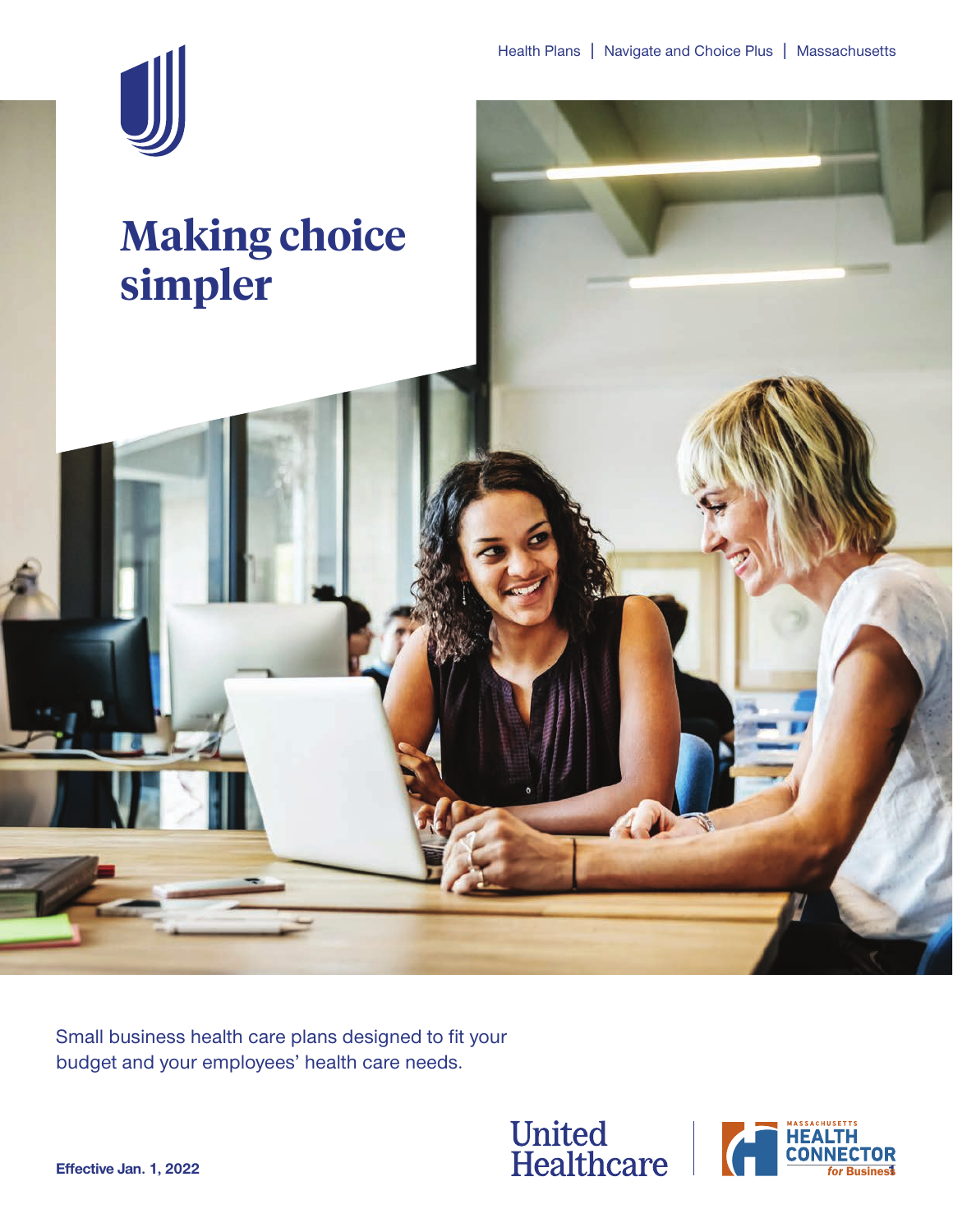# **Welcome**

# **to UnitedHealthcare Massachusetts Small Business Health Options Program (SHOP) plans**

This guide is designed to help you understand the plans we offer in Massachusetts through the Massachusetts Health Connector for Business.

# **What's inside:**

- How to choose coverage
- Compare plans
- What comes next?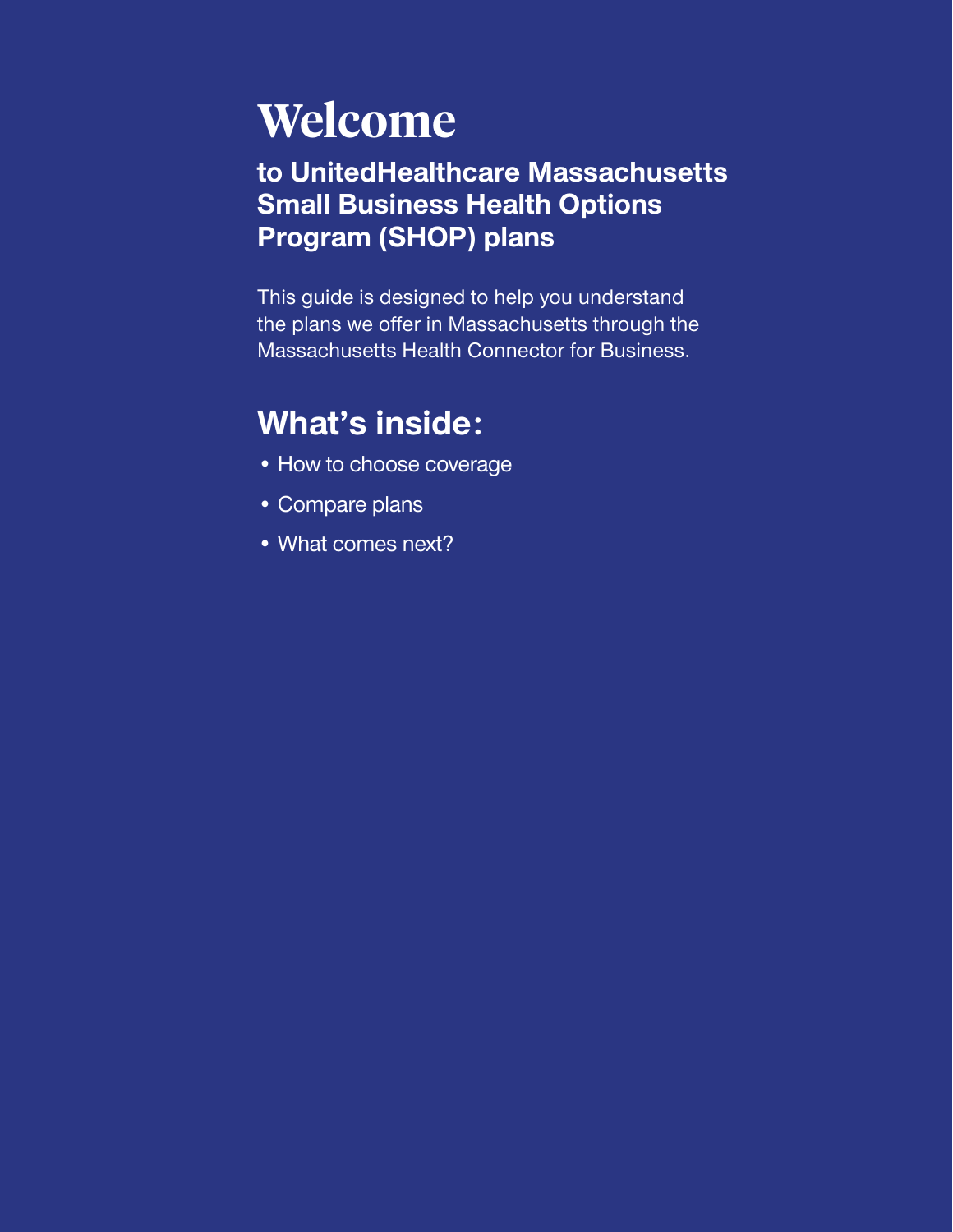# **How to choose coverage**

# **See if your business is eligible**

You'll need to meet 4 requirements before buying a SHOP group health plan:

### **Principal employee worksite**

Your business must have an employee office or worksite in Massachusetts.

### **Number of employees**

You must have 50 or fewer full-time equivalent employees (FTEs).

### **Offer health care coverage to all full-time employees**

You'll need to offer coverage to any employee who works an average of 30 or more hours per week.

### **Valid federal employer ID**

You must have a valid federal employer identification number (EIN).

# **Choose coverage options**

You can offer your employees 1 plan or a choice of plans. There are 4 categories (metal levels) of plans.

|                                         | <b>Bronze</b>                                                                               | <b>Silver</b>                                                                                                                                          | Gold   | <b>Platinum</b>                                                                                                                                                         |  |
|-----------------------------------------|---------------------------------------------------------------------------------------------|--------------------------------------------------------------------------------------------------------------------------------------------------------|--------|-------------------------------------------------------------------------------------------------------------------------------------------------------------------------|--|
| <b>Monthly premium</b>                  | S                                                                                           | \$\$                                                                                                                                                   | \$\$\$ | \$\$\$\$<br>S                                                                                                                                                           |  |
| Copay (cost per visit/<br>prescription) | \$\$\$\$                                                                                    | \$\$\$                                                                                                                                                 | \$\$   |                                                                                                                                                                         |  |
| Is this plan category<br>right for you? | Employees rarely see a<br>doctor, and are willing<br>to pay a higher copay<br>when they do. | Employees want to balance<br>monthly premium, copay and<br>deductible costs. There are<br>several choices in between the<br>Bronze and Platinum plans. |        | Employees see doctors more often<br>and are willing to pay higher monthly<br>premiums to lower their copay.<br>Platinum plans offer the most benefit-<br>rich coverage. |  |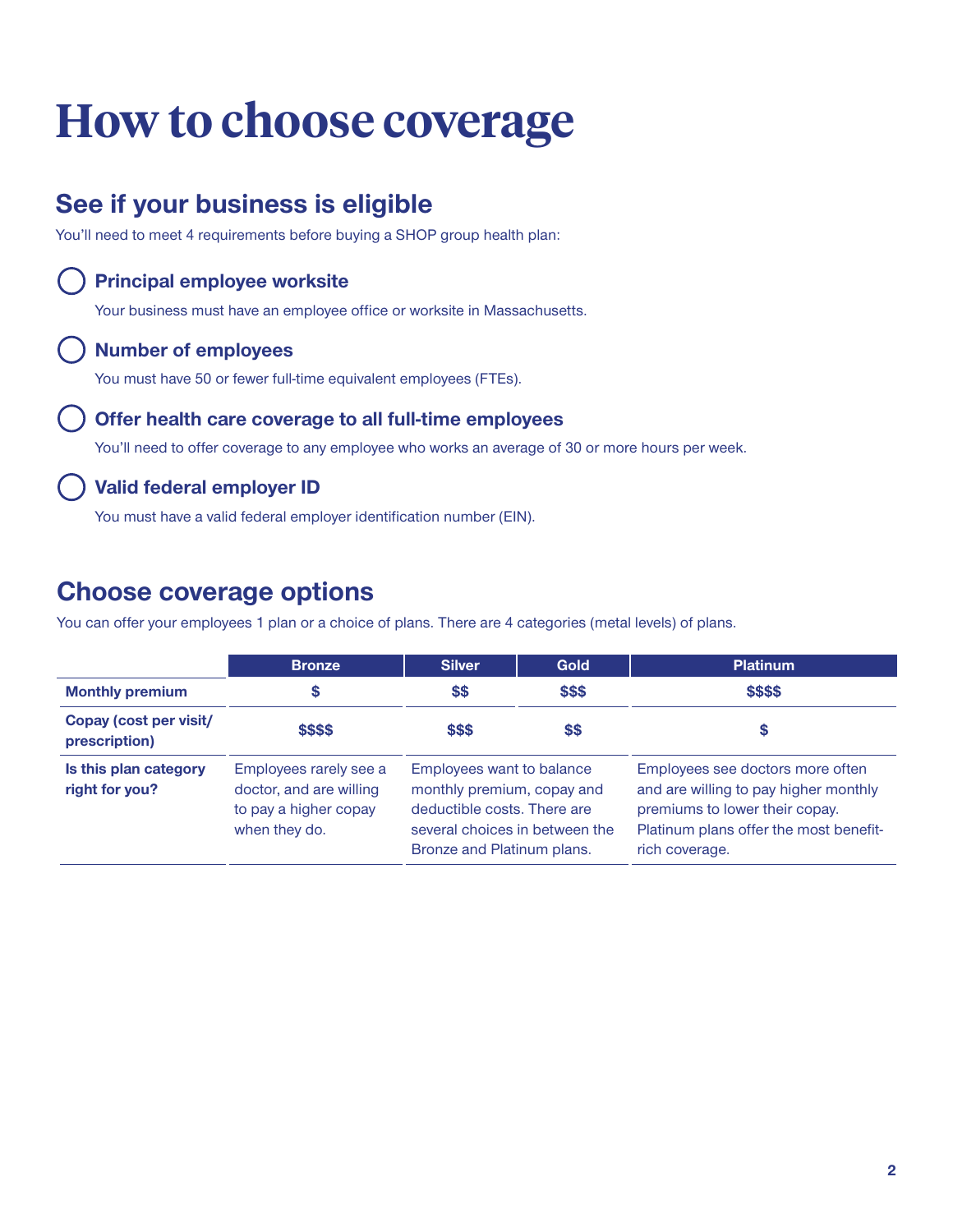# **Choose how to offer coverage**

In Massachusetts, you can choose 1 of 3 ways to offer coverage to your employees:

- **1** Choose all Silver, Gold or Platinum plans from 1 carrier
- **2** Choose all plans from 1 metal level (Silver or Gold) across all carriers
- **3** Choose 1 single plan from 1 carrier

### **Narrow down your plan options**

To help you narrow down the plan options, think about what is most important to you and your employees.

### **UnitedHealthcare Navigate® plans**

Broad, national access to physicians and hospitals, no out-of-network coverage. Primary care physician selection and referrals required to see a specialist.

### **UnitedHealthcare Choice Plus plans**

Broad, national access to physicians and hospitals, out-of-network coverage, no referrals needed to see a specialist.

### **Next, choose plan features**

With many plans to choose from, give your employees the control to pick deductible levels, health savings account (HSA) compatibility and cost-share levels that are right for them.

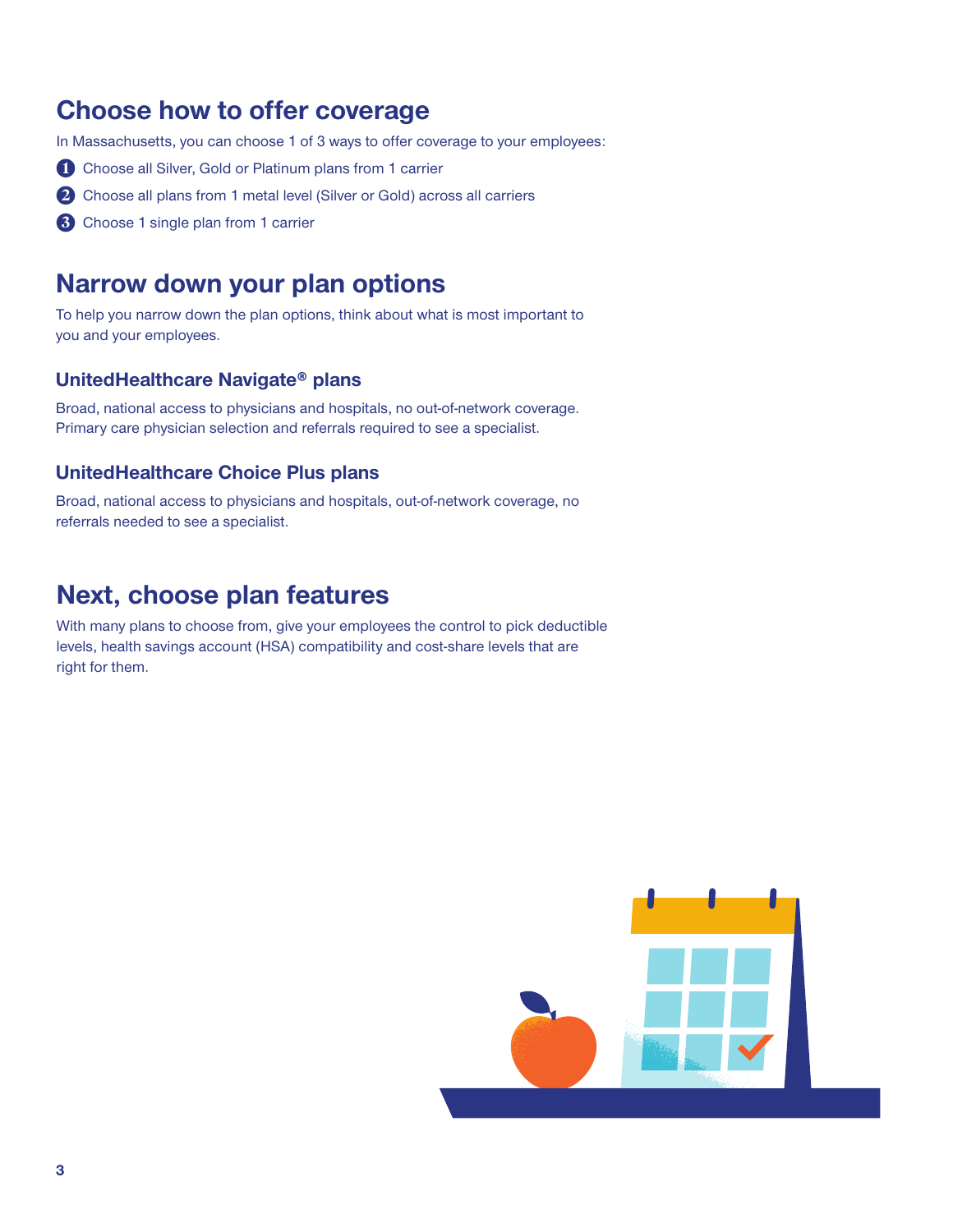# **Additional considerations**



### **See if you qualify for a tax credit**

If you have fewer than 25 full-time equivalent employees (FTEs), you could be eligible for the small business health care tax credit worth up to 50% of your premium costs (up to 35% for nonprofit organizations). Plus, for-profit organizations could also deduct the remaining part of their premium on their taxes.



### **Coverage in every plan**

These plans cover 10 essential health benefits, preventive care and pre-existing conditions.



### **Preventive care**

Checkups, flu shots and vaccinations.



Prescriptions, ER care and lab tests.



### **Easier access to care**

Your employees have access to top doctors, clinics and hospitals with our health plans. In fact, we screen providers and facilities for care quality and cost-efficiency. If employees have a question or need advice, they can call the phone number on their health plan ID card.

### **Your employees can use tools to manage their health and costs**

Through online resources, mobile apps and **[myuhc.com®](https://www.myuhc.com)**, your employees will find:

- Apps, tools and programs to manage health
- Health care cost estimator
- Health care provider search
- 24/7 access to benefit information



### **Virtual Visits**

Access to health care providers for minor health issues from a computer, tablet or mobile phone.\*

UnitedHealthcare provides health benefits and services for nearly

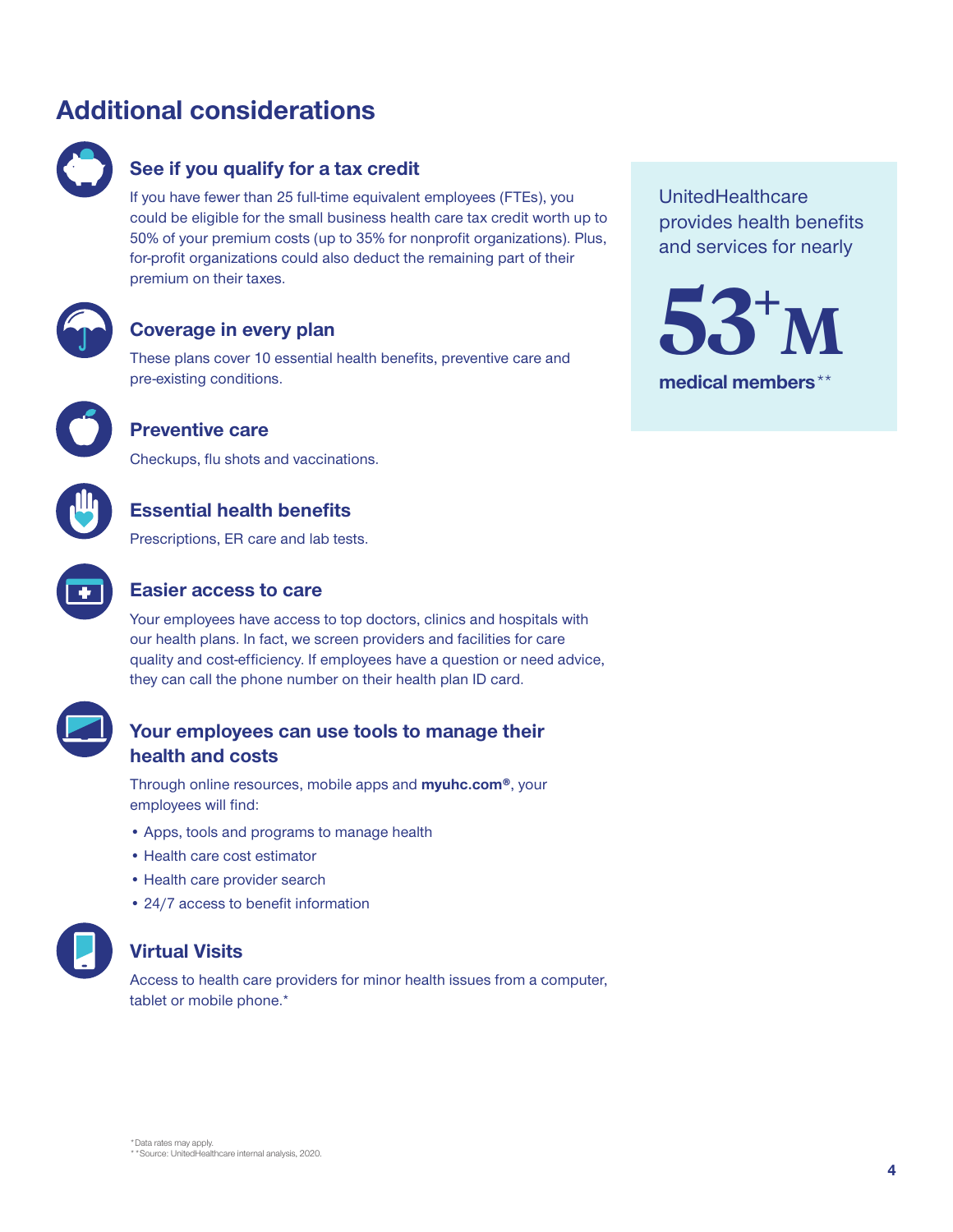# **Compare plans**

## **UnitedHealthcare Navigate plans**

#### **UnitedHealthcare Insurance Company**

Navigate offers budget-friendly plans with a primary doctor to coordinate care.

### **How does it work?**

Your employees pick a primary care physician (PCP) to be their main doctor. This doctor gets to know them, manages their health care and refers them to specialists (if needed). The health plan will only pay for visits to network providers, so your employees will need to check their plan before they visit a doctor, clinic or hospital. If they see an out-of-network provider for non-emergency services, they will be responsible for all costs.

Your employees can search for a list of network providers at **[uhc.com/shopmadocfindnavigate](https://www.uhc.com/shopmadocfindnavigate).** 

## **UnitedHealthcare Choice Plus plans**

#### **UnitedHealthcare Insurance Company**

Choice Plus offers broad, national access to physicians and hospitals, plus out-of-network coverage. No referrals are needed to see a specialist.

### **How does it work?**

Your employees have the choice to see any doctor or specialist without a referral, in or out of the network. Although the insurance coverage will pay for out-of-network services, it's important to know that employees save money when they stay in the network.

Your employees can search for a list of network providers at **[uhc.com/shopmadocfindchoiceplus.](https://www.uhc.com/shopmadocfindchoiceplus)** 

Choice Plus plans offer national access to 1,205,773

physicians and health care professionals, 6,126 hospitals and 66,732 pharmacies.\*  $\begin{bmatrix} 1.2M + 0.2M \end{bmatrix}$ **6k**<sup>+</sup> **Hospitals** 

> **66k+ Pharmacies \***

\*Source: UnitedHealth Networks Internal Analysis, March 2021.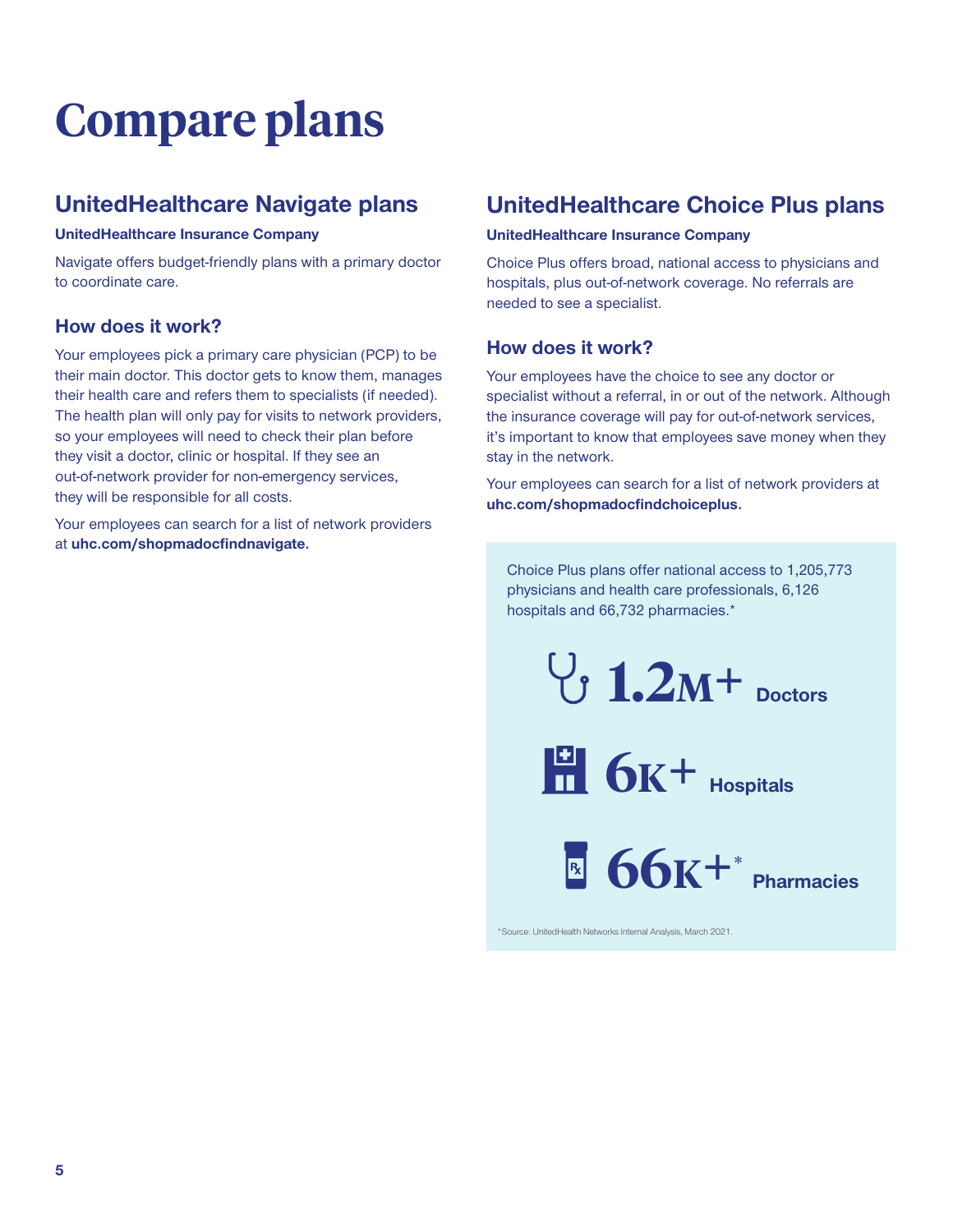# **What comes next?**

# **Set up**

**Make sure you're eligible** 

Visit **[MAhealthconnector.org/business](https://www.MAhealthconnector.org/business).** 

### **Choose coverage for your employees \***

Need help? Call the Massachusetts Health Connector for Business at **1-888-813-9220.** If you have specific questions to UnitedHealthcare, call us at **1-866-469-9226.** 

### **Learn about tax credits**

To see if you can get a tax credit, visit **[MAhealthconnector.org/business/employers/small-business-tax-credit.](https://www.MAhealthconnector.org/business/employers/small-business-tax-credit)** 

# **Enter employee information**

Use this simple sign-up checklist. Have everything ready for every employee you're covering.

- First and last name
- Date of birth
- Social Security number
- Date of hire Full- or part-time status
- Email address

Please note: If you are offering dependent coverage, you will need to have this information for all covered dependents as well.

# **Sign up**

### **Employee enrollment period**

Tell employees about coverage and dates. Let them know what's offered, and when and where to sign up. Your employees choose the health plan that fits their needs.

### **Employer finalizes enrollment**

Log on to **[MAhealthconnector.org/business](https://www.MAhealthconnector.org/business)** to review your employees' enrollment. Submit your application to finish signing up.

### **Pay the first month's premium**

Be sure to pay your bill online to start your employees' coverage. The first month's premium must be paid by the 23rd day of the month prior to the coverage effective date.

### **Before your employees' coverage starts**

You can choose how long you'd like your employees to wait before their coverage starts. However, a waiting period cannot exceed 90 days from enrollment.

\*UnitedHealthcare policies may have exclusions or limitations or terms under which the policy may be continued in force or discontinued. For costs and complete details of the coverage, contact your broker, consultant or UnitedHealthcare representative.